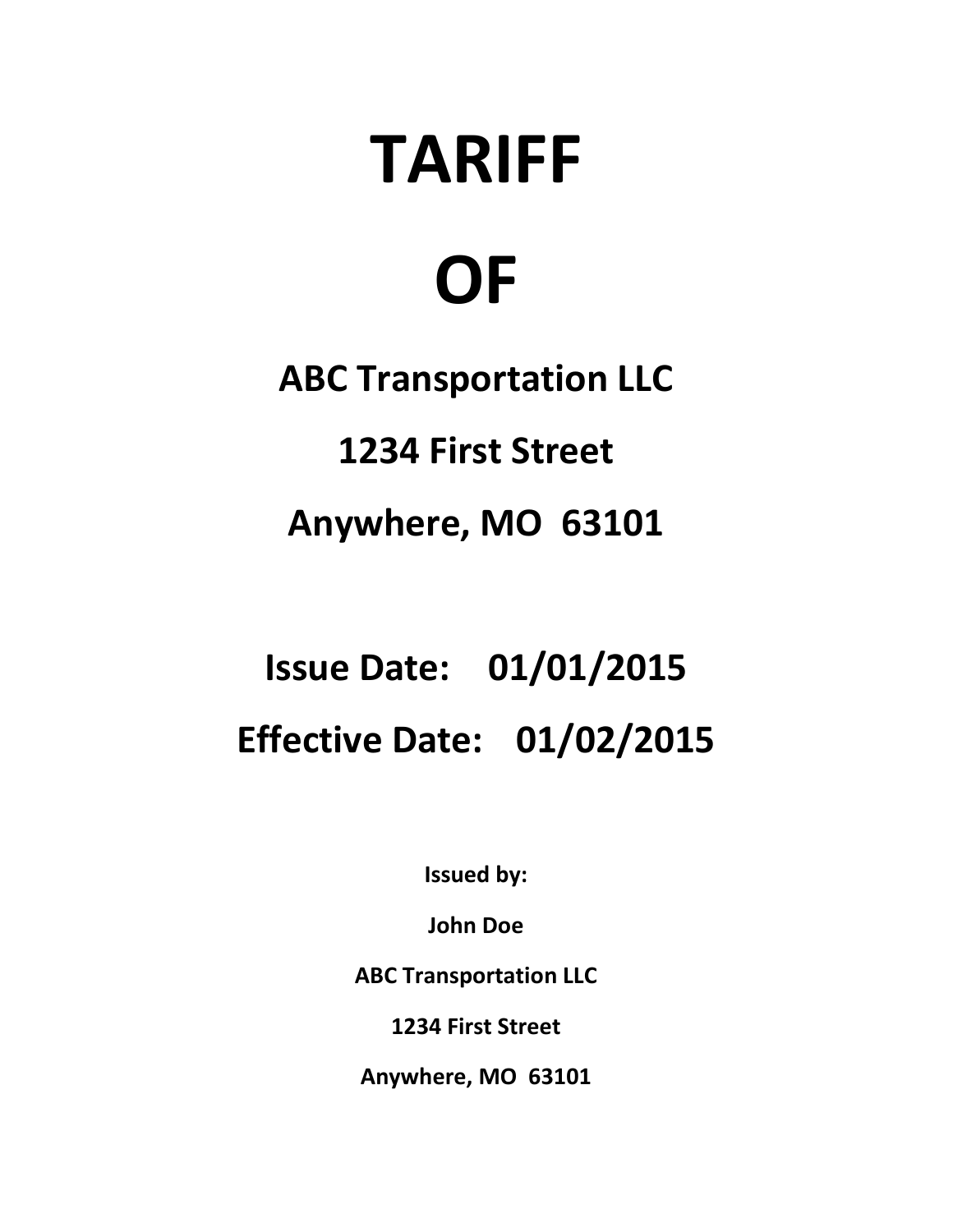#### **IMPORTANT**

This sample tariff was developed using existing tariffs that comply with the requirements of Missouri laws. It is intended to help you develop your own tariff that meets those requirements.

The sample is not intended for you to use exactly as written. Some information in the sample may not apply to the service that you will provide. It is your responsibility to review all items within the sample tariff and to develop a tariff that is specific to your operations.

Generally, tariffs for passenger carrier operations must show all rates and charges for the transportation you provide.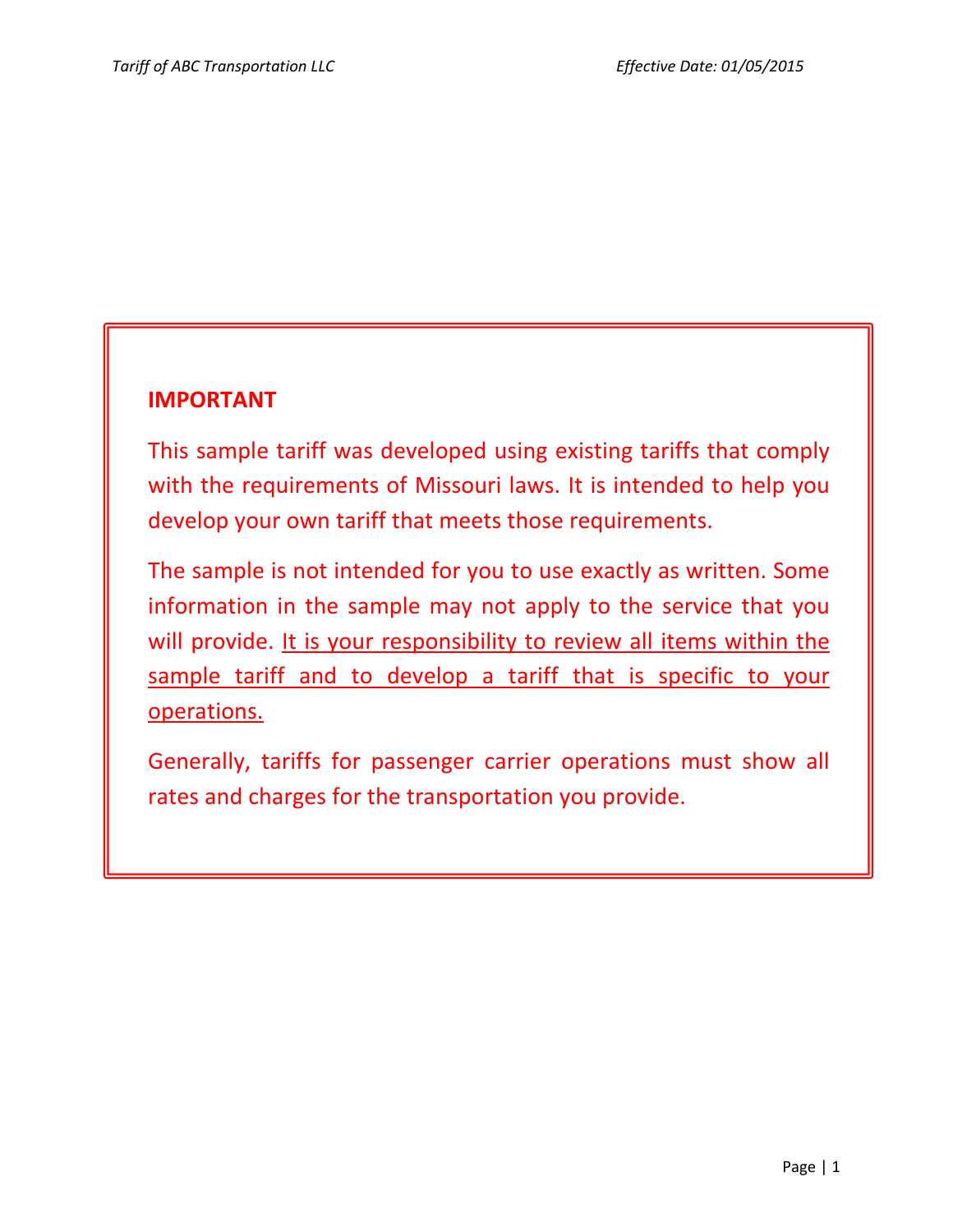| <b>Application of Tariff</b>                                                                                                                                        |  |  |
|---------------------------------------------------------------------------------------------------------------------------------------------------------------------|--|--|
| A. This Tariff applies to the operations as a common carrier over irregular                                                                                         |  |  |
| routes by motor vehicle upon the public highways of Missouri in                                                                                                     |  |  |
| intrastate commerce transporting passengers in other than charter                                                                                                   |  |  |
| service to, from and between all points and places within Missouri.                                                                                                 |  |  |
| B. Charges shown are in dollars and cents and are payable in lawful United<br>States monies.                                                                        |  |  |
| Definitions                                                                                                                                                         |  |  |
| A. Hour: As used herein, an 'Hour' is each sixty (60) minute period (or                                                                                             |  |  |
| fraction thereof).                                                                                                                                                  |  |  |
| B. Half Hour: As used herein, a 'Half Hour' is each thirty (30) minute period                                                                                       |  |  |
| (or fraction thereof).                                                                                                                                              |  |  |
| C. Place of Origin: As used herein, a 'Place of Origin' means the place                                                                                             |  |  |
| where passengers are picked up at the start of the trip.                                                                                                            |  |  |
| D. Place of Destination: As used herein, a 'Place of Destination' means the                                                                                         |  |  |
| place where passengers are released.                                                                                                                                |  |  |
| Objectionable Person                                                                                                                                                |  |  |
| The carrier reserves the right to refuse to transport any person who is under                                                                                       |  |  |
| the influence of intoxication liquor or drugs, or who is incapable of taking care                                                                                   |  |  |
| of him or herself, or who shows conduct which is such, or is likely to be such, as                                                                                  |  |  |
| to make him or her objectionable.                                                                                                                                   |  |  |
| Exception: This rule does not apply to persons who are ill and accompanies by                                                                                       |  |  |
| an attendant or nurse.                                                                                                                                              |  |  |
| <b>Baggage</b>                                                                                                                                                      |  |  |
| Passengers shall be limited to one (1) large bag, and one (1) small bag per                                                                                         |  |  |
| person, not to exceed a total of ten (10) bags, or the total storage capacity of                                                                                    |  |  |
| the motor vehicle.                                                                                                                                                  |  |  |
| <b>Animal Restrictions</b>                                                                                                                                          |  |  |
| No animals shall be transported.                                                                                                                                    |  |  |
| EXCEPTION: Service animals traveling with their masters shall be transported.<br>Such animals shall be under the control of their masters at all times. The carrier |  |  |
| will not be responsible for loss or injury to these animals or for injury or                                                                                        |  |  |
| damage to any person or property caused by the actions of these animals.                                                                                            |  |  |
| <b>Application and Collection of Charges</b>                                                                                                                        |  |  |
| A. Unless otherwise approved in advance, payment and charges are due at                                                                                             |  |  |
| prior to the passenger(s) vacating the motor vehicle.                                                                                                               |  |  |
| Payment methods include cash, money order, check or credit card.<br>В.                                                                                              |  |  |
| Unplanned or unexpected charges that occur during transit must be<br>C.                                                                                             |  |  |
|                                                                                                                                                                     |  |  |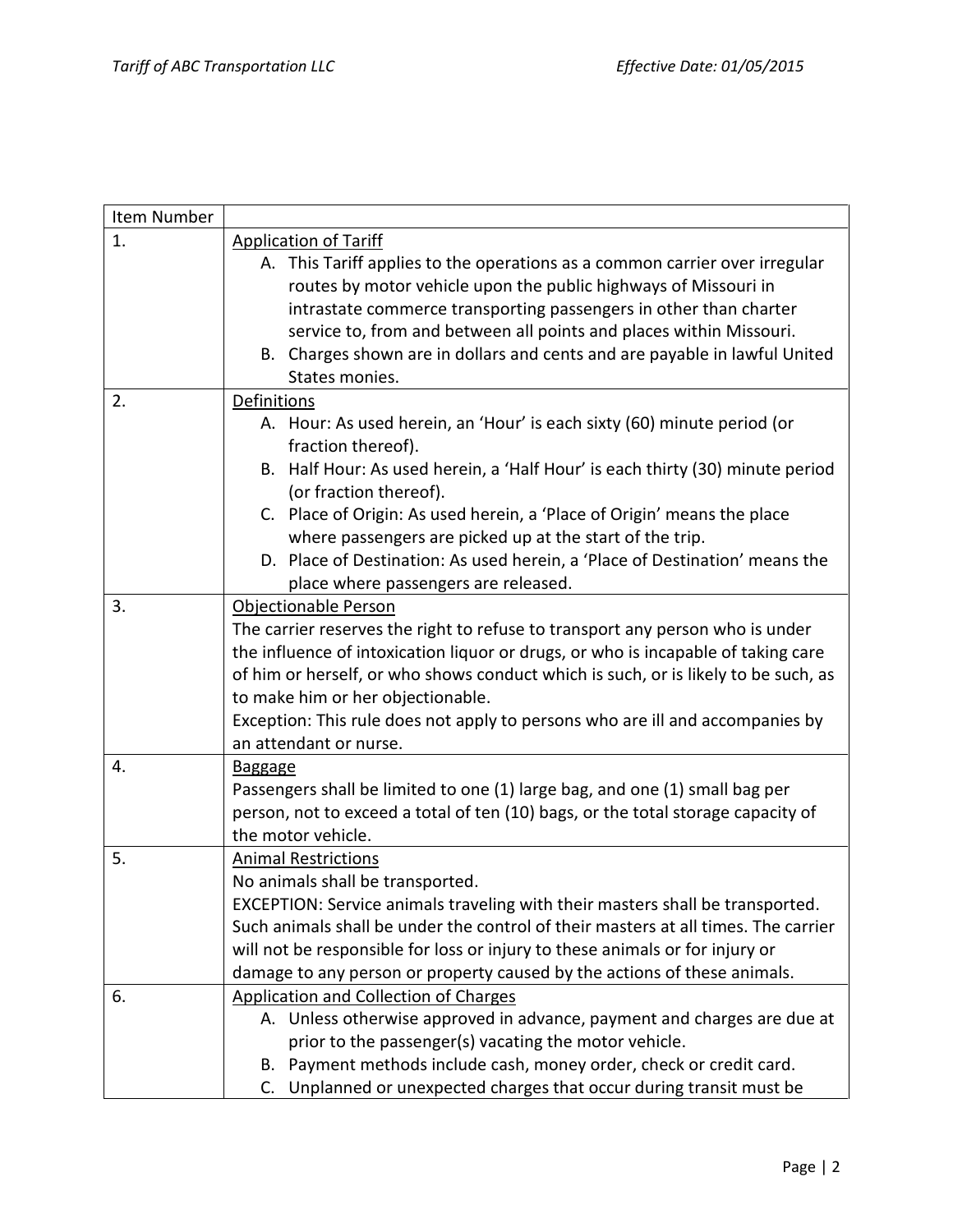|    | paid in full within fourteen (14) days.   |                                                                            |                                                                              |  |
|----|-------------------------------------------|----------------------------------------------------------------------------|------------------------------------------------------------------------------|--|
|    |                                           | D. A X% surcharge will be added the amount due of all outstanding receipts |                                                                              |  |
|    |                                           | if not paid in full within 30 days.                                        |                                                                              |  |
| 7. | Rates and Charges                         |                                                                            |                                                                              |  |
|    |                                           | A. Carrier will charge the following rates for on-way transportation       |                                                                              |  |
|    |                                           | between the following points:                                              |                                                                              |  |
|    |                                           |                                                                            |                                                                              |  |
|    |                                           | TO/FROM                                                                    | Kansas City International Airport                                            |  |
|    |                                           | Independence                                                               | \$xx.xx                                                                      |  |
|    |                                           | Liberty                                                                    | \$xx.xx                                                                      |  |
|    |                                           | Kansas City                                                                | \$xx.xx                                                                      |  |
|    |                                           | St. Joseph                                                                 | \$xx.xx                                                                      |  |
|    |                                           |                                                                            |                                                                              |  |
|    | B. From or to any point not listed above: |                                                                            |                                                                              |  |
|    |                                           |                                                                            |                                                                              |  |
|    |                                           |                                                                            |                                                                              |  |
|    |                                           | four (4) miles.                                                            |                                                                              |  |
|    |                                           |                                                                            |                                                                              |  |
|    |                                           |                                                                            |                                                                              |  |
|    |                                           | thereof at the direction of the passenger.                                 |                                                                              |  |
| 8. |                                           | <b>Other Charges</b>                                                       |                                                                              |  |
|    |                                           |                                                                            | A. Cleaning Charges: If, in the carrier's reasonable opinion, any passenger  |  |
|    |                                           |                                                                            | soils the vehicle as to render it in an unpresentable condition for further  |  |
|    |                                           |                                                                            | use, a cleaning charge of \$xxx.xx will be assessed against the passenger    |  |
|    |                                           | or passengers.                                                             |                                                                              |  |
|    | В.                                        |                                                                            | Damage Charge: Vehicles are carefully inspected by the carrier prior to      |  |
|    |                                           |                                                                            | each trip. Any damage to seats, windows, or other equipment or parts         |  |
|    |                                           |                                                                            | of the vehicle which is caused by any passenger or passengers shall be       |  |
|    |                                           |                                                                            | the responsibility of that passenger or passengers and the costs to          |  |
|    |                                           |                                                                            | carrier for the repairs of such damages shall be paid by the passenger(s).   |  |
|    |                                           |                                                                            | C. Tolls, Fees and Special Charges: The charges herein do not include        |  |
|    |                                           |                                                                            | bridge, ferry, tunnel, or highway tolls, entrance fees or charges for        |  |
|    |                                           |                                                                            | special license or permits. An additional charge will be assessed for the    |  |
| 9. |                                           | actual cost of such tolls, fees or special charges.<br>Carrier's Liability |                                                                              |  |
|    |                                           |                                                                            | A. A carrier will not be liable for delays caused by Acts of nature, public  |  |
|    |                                           |                                                                            | enemies, authority of law, quarantine, perils of navigation, riots, strikes, |  |
|    |                                           |                                                                            | the hazards or dangers incident to a state of war, accidents,                |  |
|    |                                           |                                                                            | breakdowns, bad conditions of the road, snow storms, and other               |  |
|    |                                           |                                                                            | conditions beyond its control, and does not guarantee to arrive at or        |  |
|    |                                           |                                                                            | depart from any point at a specified time. Carrier will endeavor to          |  |
|    |                                           |                                                                            | maintain the schedule submitted by its agents or employees, but is not       |  |
|    |                                           | guaranteed.                                                                |                                                                              |  |
|    |                                           |                                                                            |                                                                              |  |